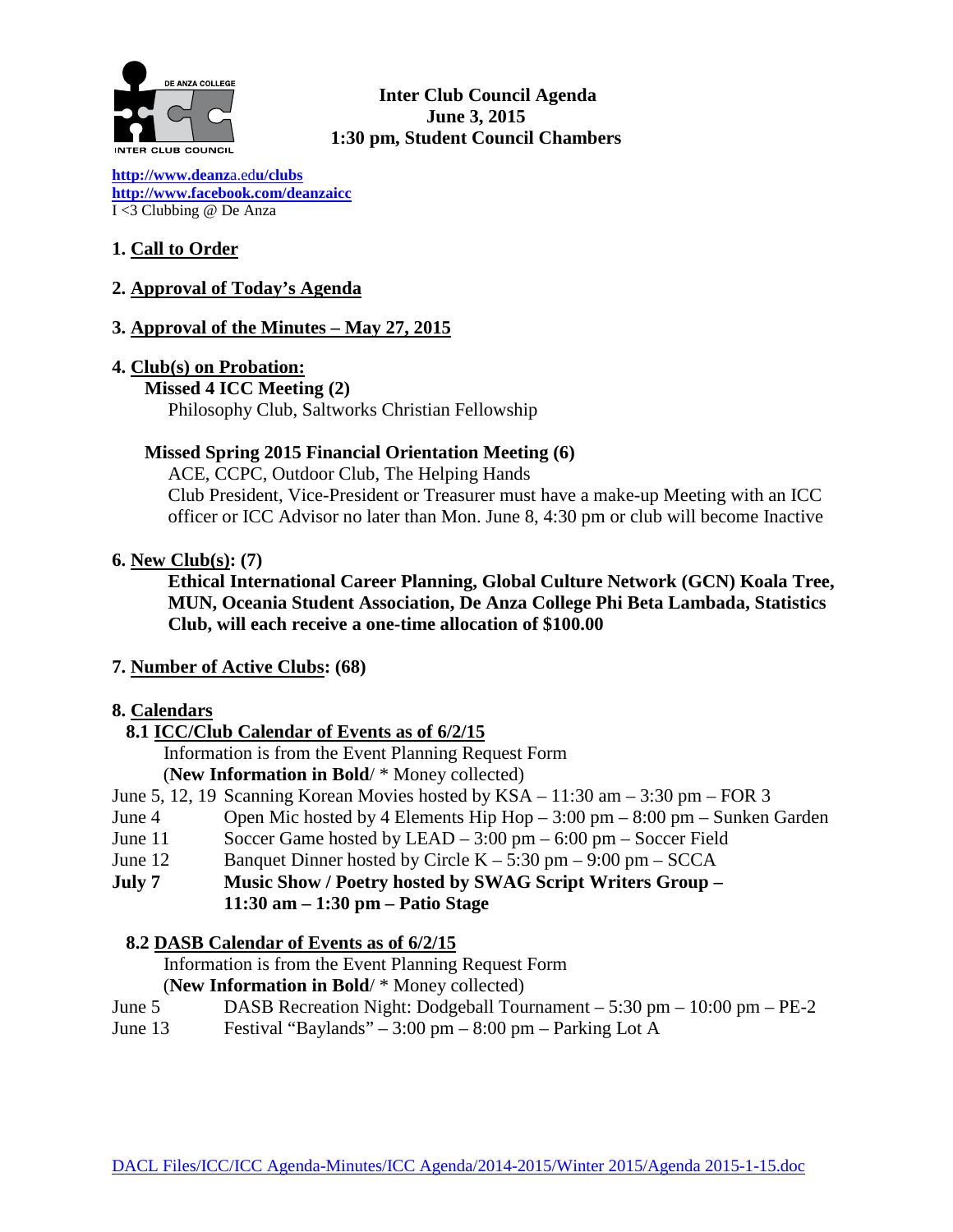## **9. ICC/Club Account Balance Status (New Information in Bold)**

**9.1 2014-2015 Budget (As of 5/26/15)**

| Club/ICC Allocation Account            | $(#41-54730)$    | \$3,615.31  |
|----------------------------------------|------------------|-------------|
| <b>ICC Allocation-New Club Account</b> | $(#41-54720)$    | 900.00      |
| <b>ICC Emergency Relief Account</b>    | $(#44-4289)$     | \$2,768.71  |
| <b>ICC Events Award Account</b>        | $(\#41 - 54600)$ | \$3,400.00  |
| <b>ICC</b> Inactive Hold               | $(#44-4300)$     | \$10,096.30 |
| <b>ICC Scholarship Account</b>         | $(#44-4310)$     | \$13,056.40 |
| <b>ICC</b>                             | $(#44-4320)$     | \$2,486.98  |
| 2015-2016 Budget(As of 5/26/15)<br>9.2 |                  |             |
| <b>ICC Allocation-New Club Account</b> | (#41-54730)      | \$9,856.00  |

#### **10. Business**

# **10.1 Concessions for August 1st, September 5th, October 3th (Info/Action)**

#### **10.2 Club Budget Request 2014-2015 (Info/Action)**

a. SWAG Script Writers Group is requesting \$950.00 from 2015-2016 Club/ICC Allocation Account #41-54730 to SWAG Script Writers Group #41-44442- 4010 for Supplies, #41-44442-4013 for banner, #41-44442-4060 for Printing, #41-44442-5214 for Professional Services and #41-44442-5922 for Web Site Support

|                            | Request  | Recommendation |
|----------------------------|----------|----------------|
| $4010/S$ upplies           | \$150.00 | \$150.00       |
| 4013/Banner                | \$150.00 | \$150.00       |
| 4060/Printing              | \$150.00 | \$150.00       |
| 5214/Professional Services | \$500.00 | \$500.00       |
| Total                      | \$950.00 | \$950.00       |

If approved the Club/ICC Allocation Account #41-54720 balance will be \$2,665.31

### **10.3 Club Budget Request 2015-2016 (Info/Action)**

a. CSA is requesting \$150.00 from 2015-2016 Club/ICC Allocation Account #41-54730 to CSA #41-44068-5922 for Web Site Support for internet domain, Deanzacssa.org

|               | Request  | Recommendation |
|---------------|----------|----------------|
| 5922/Web Site | \$150.00 | \$150.00       |
| Total         | \$150.00 | \$150.00       |

If approved the Club/ICC Allocation Account #41-54720 balance will be \$2,515.31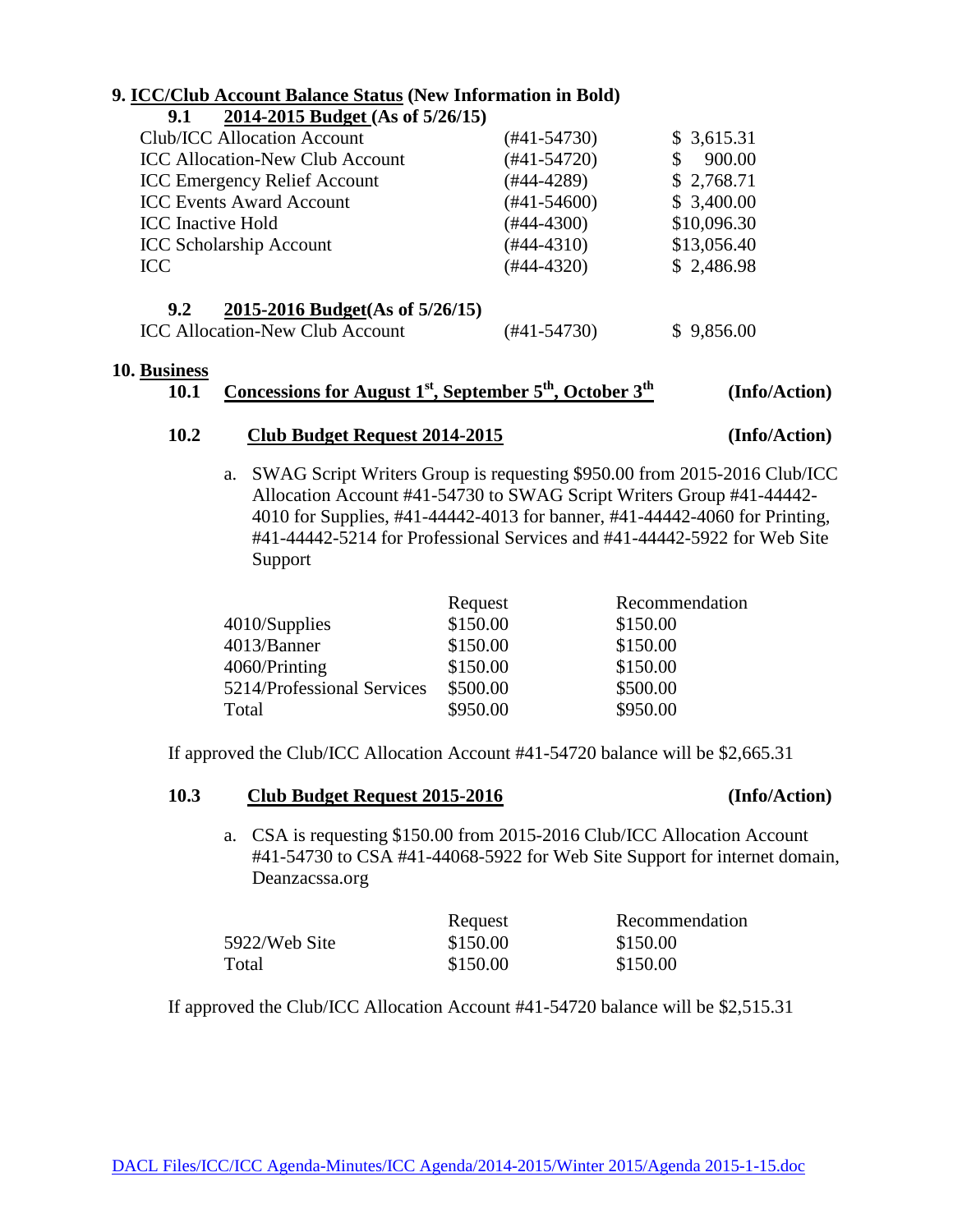#### **10.4 Emergency Relief Fund #44-4289 (Info/Action)**

a. Inclusability is requesting \$500.00 from the ICC Emergency Relief Account #44-4289 to Silicon Valley Independent Living Center. Inclusability would like to donate \$500.00 for the peer support group

| Requested | Recommendation |
|-----------|----------------|
| \$500.00  | \$500.00       |

If approved the ICC Emergency Relief Account #44-4289 will be \$2,268.71

b. Green Party is requesting \$500.00 from the ICC Emergency Relief Account #44-4289 to Hands For Africa. Inclusability would like to donate \$500.00 for prosthetics for war victims

| Requested | Recommendation |
|-----------|----------------|
| \$500.00  | \$500.00       |

If approved the ICC Emergency Relief Account #44-4289 will be \$1,768.71

| 10.5                                                                        | "Just Like A Star" – Spring Dance Evaluation                                                                                                     | (Info)        |
|-----------------------------------------------------------------------------|--------------------------------------------------------------------------------------------------------------------------------------------------|---------------|
| 10.6                                                                        | "Just Like A Star" - Spring Dance Ticket Sales<br>- Most Sold 1@\$100, Clubs who sold 10 or more tickets @ \$50<br>$-$ Set up / Clean up $1@$50$ | (Info)        |
| 10.7                                                                        | New Student Orientation Classes $3@$50 - 1$ most classes \$50                                                                                    | (Info/Action) |
| 10.8                                                                        | $I < 3$ Clubbing @ De Anza Photo Drawing 4@50                                                                                                    | (Info/Action) |
| 11. Club Introductions                                                      |                                                                                                                                                  | (Info)        |
|                                                                             | - Club Purpose, Club meeting time, Coming Event (11)                                                                                             |               |
| Grace Fellowship, Team HBV, UNICEF De Anza, Vietnamese Student              |                                                                                                                                                  |               |
| Association (VSA), Volunteer of Nature Conservation (VONC), Women and       |                                                                                                                                                  |               |
| Minorities Who Code, Young Americans For Liberty, Happiness Club, Pilippino |                                                                                                                                                  |               |
| Unity Student Association (PUSO), Young Americans For Liberty, Muslims      |                                                                                                                                                  |               |
|                                                                             | Student Association (MSA), Ethical International Career Planning, Koala Tree,                                                                    |               |

Oceania, Phi Beta Lambada, Statistics Club (DASC), MUN, Global Culture Network